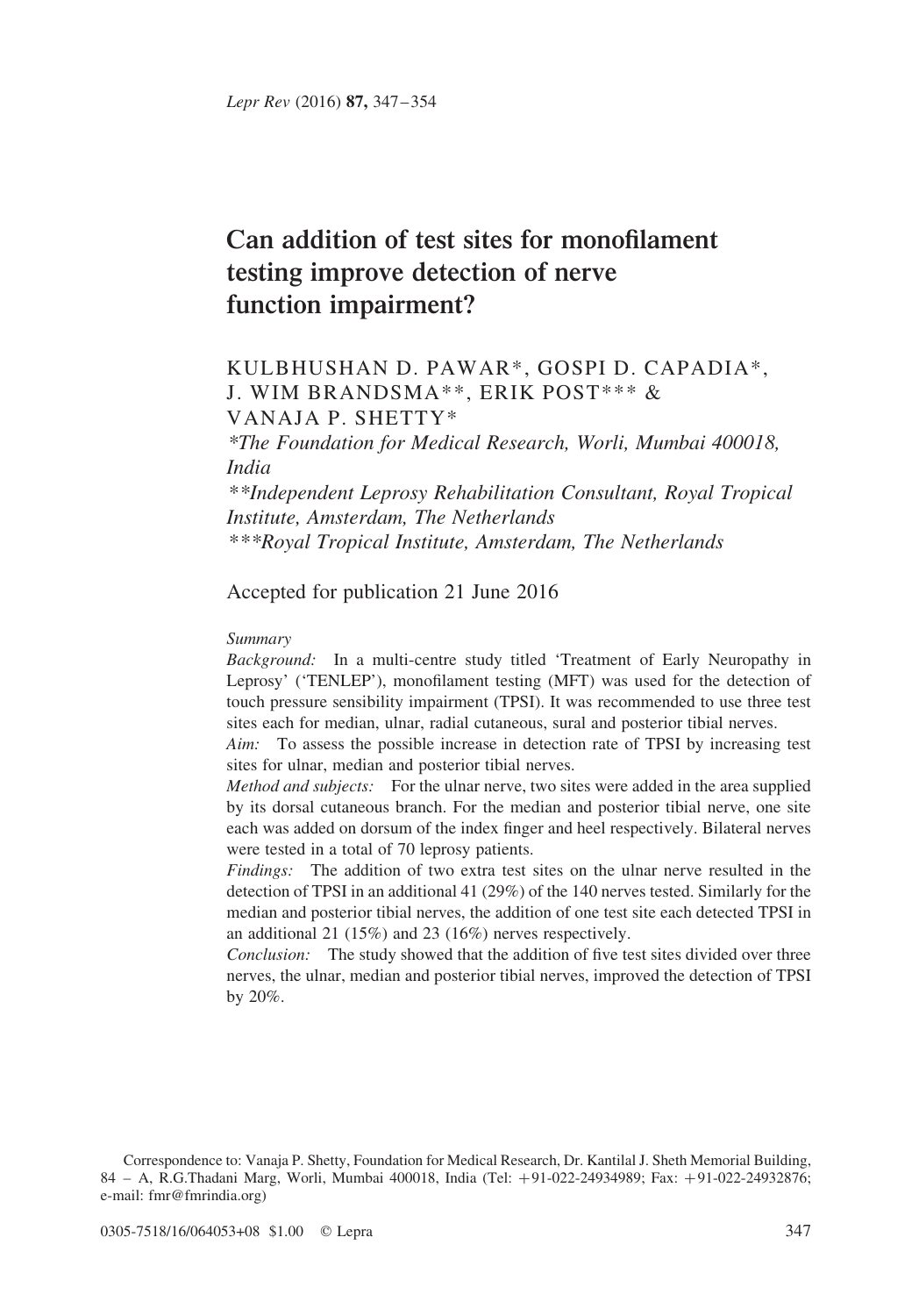#### Introduction

Sensory, motor and autonomic functions of peripheral nerve trunks can be assessed by testing the functions of end organs such as muscles and sensory mechanoreceptors supplied by nerves. The level of impairment that is clinically detectable depends on the sensitivity of the testing instruments used. The use of standardised, graded, nylon monofilaments is accepted as a reliable, quick, safe and reproducible method to evaluate touch–pressure sensibility (TPS) at the skin sites innervated by the respective peripheral nerves.<sup>1–3</sup> In the context of leprosy, its advantages are a) ease of use under field conditions, b) personnel can be trained quickly in its use and c) results are quantifiable for comparison at various stages of the disease and over time.<sup>4,5</sup>

Thus far, optimisation of test sites has been recommended empirically.The standard sites tested are: on hands three sites each on the palm for ulnar and median nerves, one for the radial nerve; on the feet seven sites on the sole for the posterior tibial nerve and one site on the dorsum of the foot for the deep peroneal nerve.<sup>[6,7](#page-7-0)</sup> Anderson *et al.* using a maximum of five test sites each on palm and sole, detected 95% of patients whose loss of TPS was detected by a longer test using up to 12 sites.<sup>[8](#page-7-0)</sup> The dorsal aspects of the hand and foot were not examined in that study. A sensory conduction velocity study by Gaurie-Devi showed frequent impairment of the dorsal cutaneous branch of the ulnar nerve in leprosy. In that study for the ulnar nerve, abnormality seen by motor conduction velocity was identified in 28%, sensory antidromic conduction velocity using digit five in 46% and orthodromic sensory conduction of the dorsal cutaneous branch in  $82\%$ .<sup>[9](#page-7-0)</sup>

Although the radial cutaneous and sural nerves are the most frequently involved nerves in leprosy, they are either not tested or tested at one site only, probably because of their lower propensity to cause deformity.<sup>[10,11](#page-7-0)</sup>

In January 2011, a multicentre randomised, double-blinded, placebo-controlled study entitled 'Treatment of Early Neuropathy in Leprosy' ('TENLEP') was launched, in which The Foundation for Medical Research (FMR) was one of the participating centres. In this study graded monofilament (MF) was the main tool for detecting and monitoring sensory nerve function impairment in the limbs. The protocol recommended that three sites should be tested for each of the nerves commonly affected in leprosy, namely the median, ulnar, radial cutaneous, sural and posterior tibial nerves.<sup>[12](#page-7-0)</sup> Using this opportunity, FMR independently incorporated additional MF test sites for the ulnar (dorsal aspect of the hand), median (dorsum of the distal phalanx of the index finger) and posterior tibial (heel), to determine whether this resulted in enhancement of TPSI detection rates.

In this study a comparison is made between the outcome results of sites used in the TENLEP protocol hereafter termed as Method A and the additional sites tested in FMR termed as Method B.

# **Methods**

Seventy subjects in the age group of 15–60 years were recruited. These were newly detected or previously treated leprosy patients with at least one nerve with NFI of less than 6 months' duration. There were 65 MB (including 60 smear negative borderline tuberculoid BT and five smear positive BL cases) and five PB (all BT) cases (as per WHO operational classification)<sup>13</sup> including 58 males (average age  $31 \pm 10.8$  years) and 12 females (average age 35  $\pm$  9·4 years).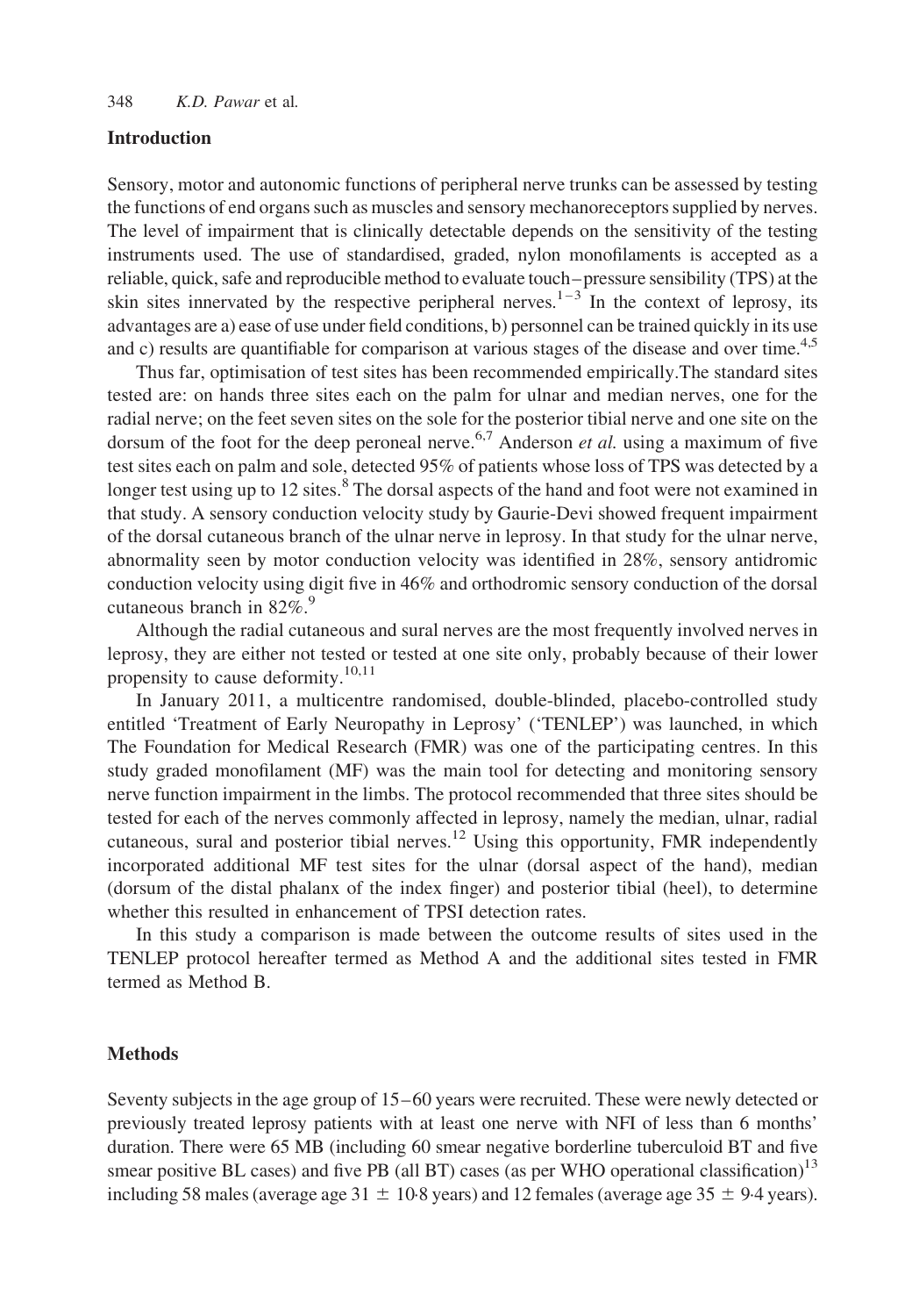#### DETERMINATION OF NORMAL THRESHOLD FOR THE NERVES UNDER STUDY

Validation of the scoring was obtained by testing 50 control subjects (age group 25–60 yrs) in the same way. These were subjects who did not have any sensory complaints and were not leprosy patients or relatives of a leprosy patient.

The test was carried out by one of two trained assessors from TENLEP (KP  $&$  GC) with the standard monofilament set. All five nerves (median, ulnar, radial, posterior tibial and sural) were tested. Acceptable inter-tester reliability for MFT was demonstrated prior to the recruitment of patients.<sup>[14](#page-7-0)</sup> The testing room was well lit, quiet, and the fan was switched off to prevent any draft affecting the readings.

The monofilament testing set and scoring method are shown in Figure 1 and [Table 1](#page-3-0) respectively.

The examination of the hand was initiated with the lightest filament, the blue  $(0.2 \text{ gm})$ ; while for the foot it was the next heavier filament, the purple  $(2.0 \text{ gm})$ , indicating normal TPS threshold for hands and feet respectively.

If the subject felt (responded to the touch positively) the lightest filament, the score for that particular site was '0'. As shown in [Table 1](#page-3-0), the score at any point on the hand ranged from 0 to 5 (indicating complete loss of sensation), while on the foot, it ranged from 0 to 4.



Figure 1. Monofilaments for hands and feet. The markings are for ease of scoring  $-e.g., H2$  means that if the patient felt touch with that filament then the score for that site was 2 for the hand. F2 means the same for the foot.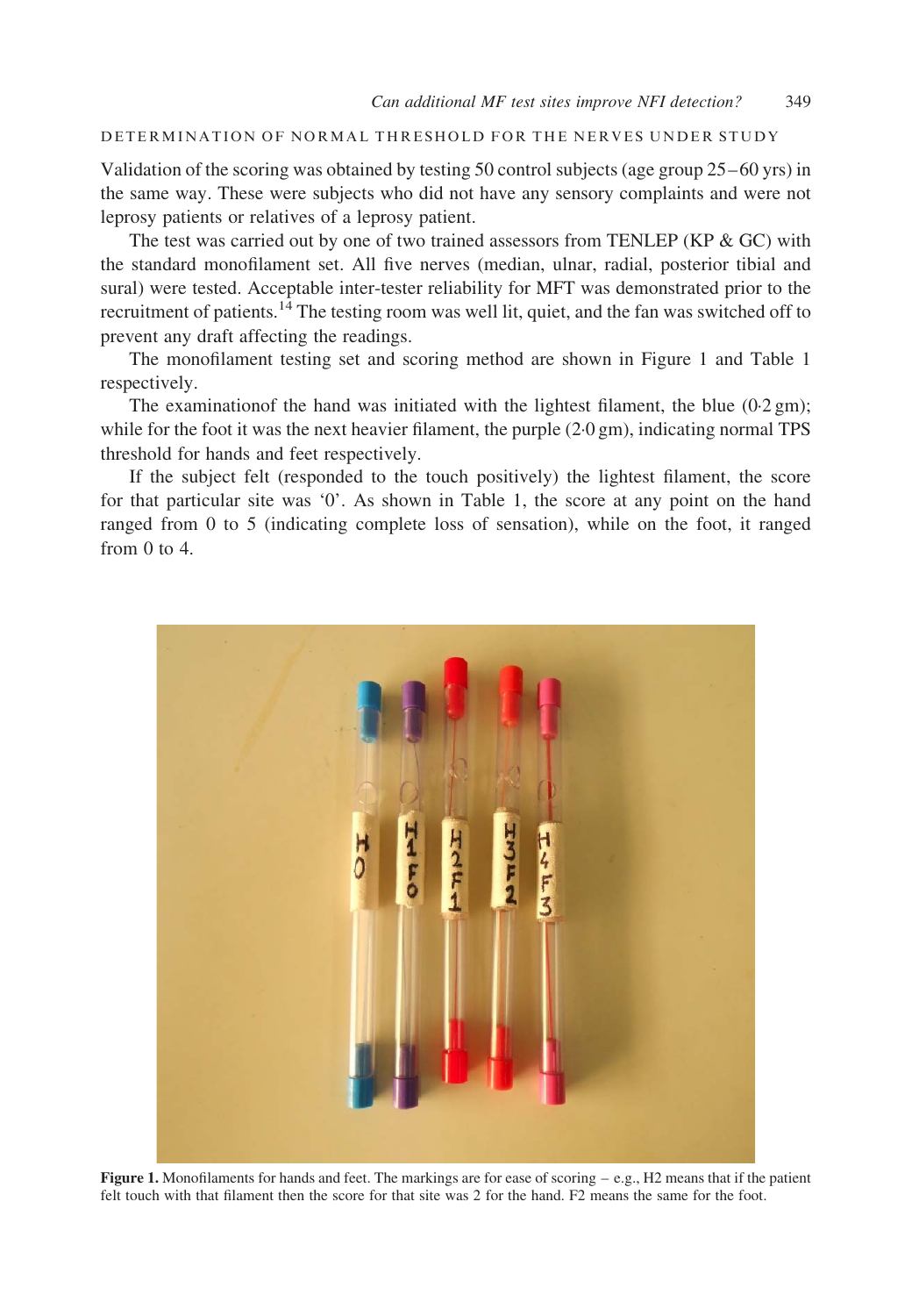#### <span id="page-3-0"></span>350  $K D$  *Pawar* et al.

| Monofilament weight with score                |                                               |  |  |  |  |
|-----------------------------------------------|-----------------------------------------------|--|--|--|--|
| Hand                                          | Foot                                          |  |  |  |  |
| $0.2 \text{ gm} = 0 \text{ (Blue)}$           | $2.0 \text{ gm} = 0$ (Purple)                 |  |  |  |  |
| $2.0 \text{ gm} = 1 \text{ (Purple)}$         | $4.0 \text{ gm} = 1 \text{ (Red)}$            |  |  |  |  |
| $4.0 \text{ gm} = 2 \text{ (Red)}$            | $10 \text{ gm} = 2 \text{ (Orange)}$          |  |  |  |  |
| $10 \text{ gm} = 3$ (Orange)                  | $300 \text{ gm} = 3 \text{ (Pink)}$           |  |  |  |  |
| $300 \text{ gm} = 4 \text{ (Pink)}$           | No sensation with $300 \text{ gm} = 4$ (Pink) |  |  |  |  |
| No sensation with $300 \text{ gm} = 5$ (Pink) |                                               |  |  |  |  |

Table 1. The scoring system of the monofilament test

Method A (TENLEP) A total of three test sites each for all the five nerves. The total number of sites by this method  $=$  30 (9 for each hand and 6 for each foot). In this case for the median, ulnar and radial nerves, the maximum possible score for each abnormal nerve was 15 while for the posterior tibial and sural nerves it was 12.

Method B (FMR) A total of five sites for ulnar, four each for median and posterior tibial, and three sites each for radial cutaneous and sural nerves (as in the TENLEP protocol). This method tested a total of 38 sites (24 sites in the hands and 14 in the feet). Here the maximum score for each abnormal nerve was: 20 for median, 25 for ulnar, 15 for radial, 12 for sural and 16 for posterior tibial.

Figures 2 and 3 depict the scoring sites under method A (white circles) and B (Black circles) for the ulnar median and radial nerves and for the sural and posterior tibial nerves respectively.



**Janjamin Cummings** 

Figure 2. Sites for MFT in the hands. White circles denote Method A. Black circles show additional sites used in Method B.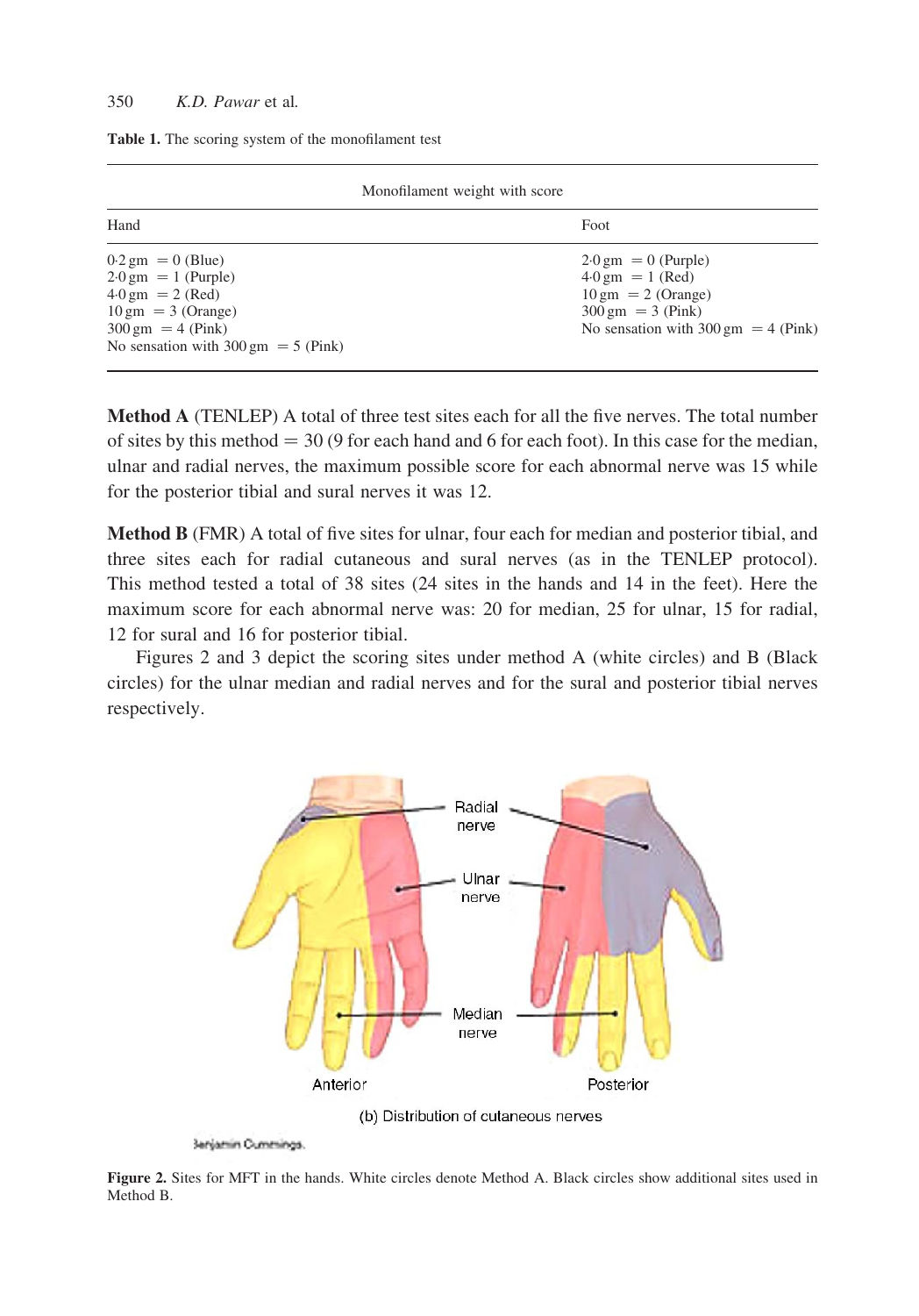

Figure 3. Sites for MFT in the feet. White circles denote Method A. Black circle denotes additional site used in  $Mathod R$ 

All patients and controls were tested by Method B only and the scores compared for yield of impairment with Method A, by computing the concordance and discordance between the two.

#### ANALYSIS

The results were analysed for concordance and discordance between the two methods, A and B.

Concordance: If for both methods- a nerve was normal for all the test sites (a score of 0), then it was depicted under the heading 'NN'. Similarly, if a nerve was abnormal using either method (any site had a score of 1 or more), then it was depicted as 'AA'.

Discordance: If the three sites (Method A) of any nerve were *normal* but the additional site/s (Method) B were *abnormal*, this was depicted as 'NA'. Similarly when the three sites of any nerve were abnormal (i.e., score  $\geq$  3) and the extra site/s were *normal* (=0), then it was depicted as 'AN'. It may be noted here that for the extra site on the heel (posterior tibial nerve) we took a value of 2 or more to be considered as abnormal, keeping in mind the thickness of the callus on the sole.

## Ethics clearance

The study followed International Ethical Guidelines for Biomedical Research involving human subjects (CIOMS/WHO, 1993). The study received clearance from the institutional Ethical Committee of the Foundation for Medical Research (IEC NO-FMR/IEC/L01/2011). Written consent was obtained from individual study subjects. No financial incentives were given to the patients, only travel expenses were reimbursed to the patients. TENLEP is registered with Clinical Trials Registry India (CTRI/2011/09/002022).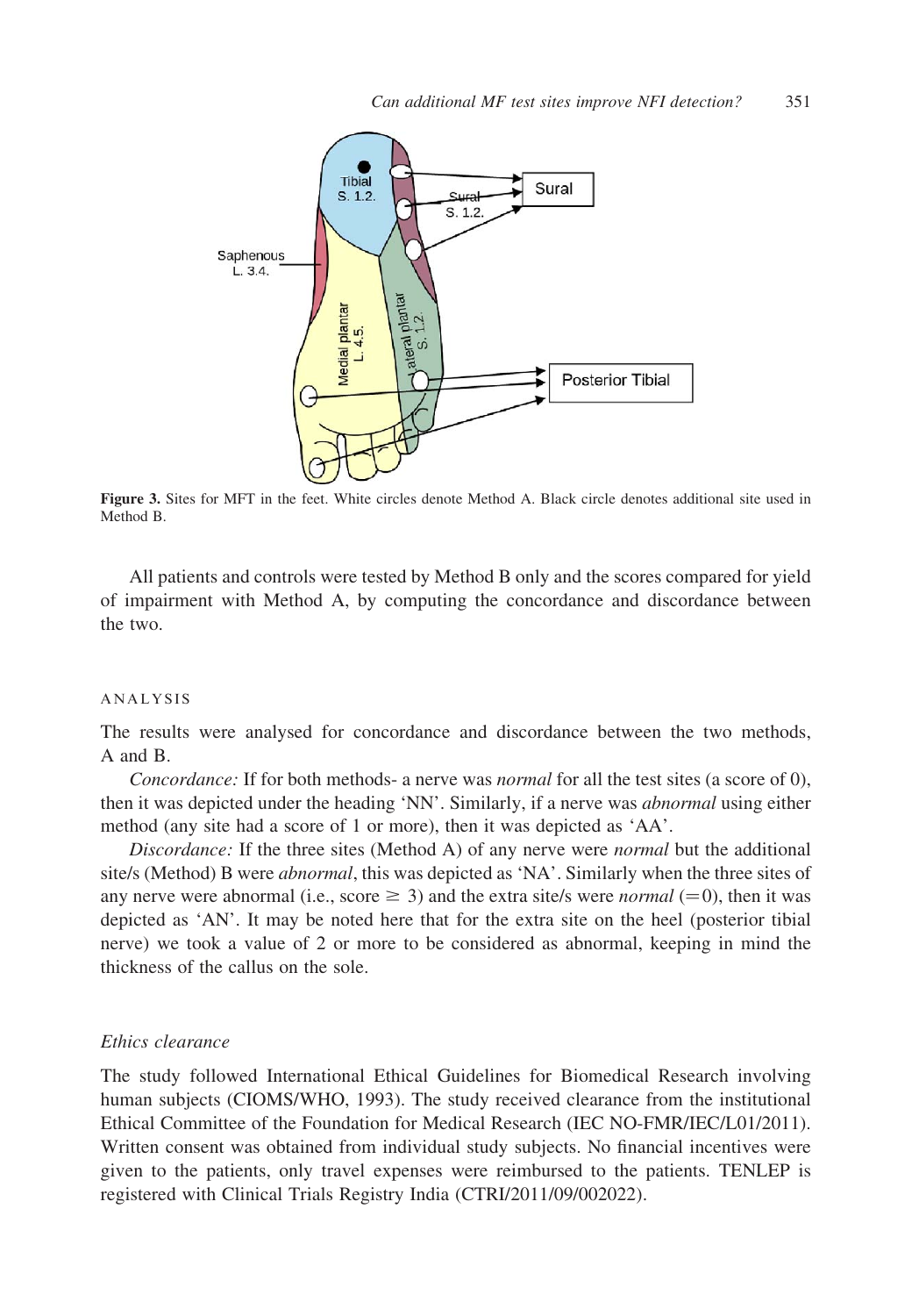| <b>Nerves</b><br>$Pts=70$ Nerves = 140 | Concordance |          | Discordance |       |                         |
|----------------------------------------|-------------|----------|-------------|-------|-------------------------|
|                                        | NΝ          | AA       | NA          | AN    | Total abnormal nerves % |
| <b>ULNAR</b>                           | 61 $(44%)$  | 37(26%)  | 41 (29%)    | 1(1%) | 79 (56%)                |
| <b>MEDIAN</b>                          | 103(74%)    | 12(9%)   | 21(15%)     | 4(2%) | 37(26%)                 |
| POST.TIBIAL                            | 65(47%)     | 46 (34%) | 23(16%)     | 6(4%) | 75 (54%)                |

Table 2. Concordance and discordance score (%) between Methods A and B for ulnar, median and posterior tibial nerves by MFT

Key: NN – Normal Normal, AA – Abnormal Abnormal, NA – Normal Abnormal, AN – Abnormal Normal.

## **Results**

None of the 50 control subjects studied showed scores greater than zero. As depicted in Table 2 there was concordance between the Methods A  $\&$  B to the extent of 70% for ulnar nerve, 83% for median nerve, 81% for posterior tibial nerve.

On the other hand 41 ulnar nerves (29%), 21 median nerves (15%) and 23 posterior tibial nerves (16%) showed abnormal scores only in the FMR-added site (discordance).Thus use of the extra sites in these three nerves increased the overall detection of NFI by 20%.There was also a small proportion of nerves that were abnormal only in the TENLEP sites  $(1\%, 2\%, 4\%,$ for ulnar, median and posterior tibial respectively, average  $= 2.3\%$ ). For the radial and sural nerves only the TENLEP method was followed and showed abnormal scores in 52/140 (37%) and 84/140 (60%) of these nerves respectively.

#### **Discussion**

Nerve function impairment (NFI) is a serious complication of leprosy. Early detection of NFI and timely intervention can minimise or reverse the effects of this complication. Moreover recording of NFI also serve as a tool in monitoring the effect of interventions.

Nerve conduction studies and thermal testing are well-accepted techniques for detection of NFI.<sup>15-17</sup> but their drawback is the cost of equipment, reliable electricity supply, acclimatised rooms and the requirement of specially qualified personnel.

Touch pressure sensibility (TPS) of peripheral nerves is known to be affected early in leprosy, and can be detected and monitored, using a set of five graded monofilaments (MF) at the field level by any field personnel after some training. The present study looks at the scope of improving/optimising the detection of abnormal TPS using MF.

As seen in Table 2, over all 56% of ulnar, 26% of median and 54% of posterior tibial nerves were detected with abnormal TPS.We show that the addition of two sites for the ulnar nerve to cover the distribution of the dorsal cutaneous branch and also one site for the median nerve on the mid-dorsum of the index finger (digital branch) enhanced the detection of abnormal TPS by 29% and 15% respectively.

Notably for the ulnar nerve, the use of only the two points supplied by the dorsal cutaneous branch detects abnormality in 56% of nerves (78/140) whereas use of three points on palm (Method A) detects abnormality in 27% of nerves (38/140), showing that the dorsal branch of the ulnar is more frequently impaired than the palmar branch. A study carried out in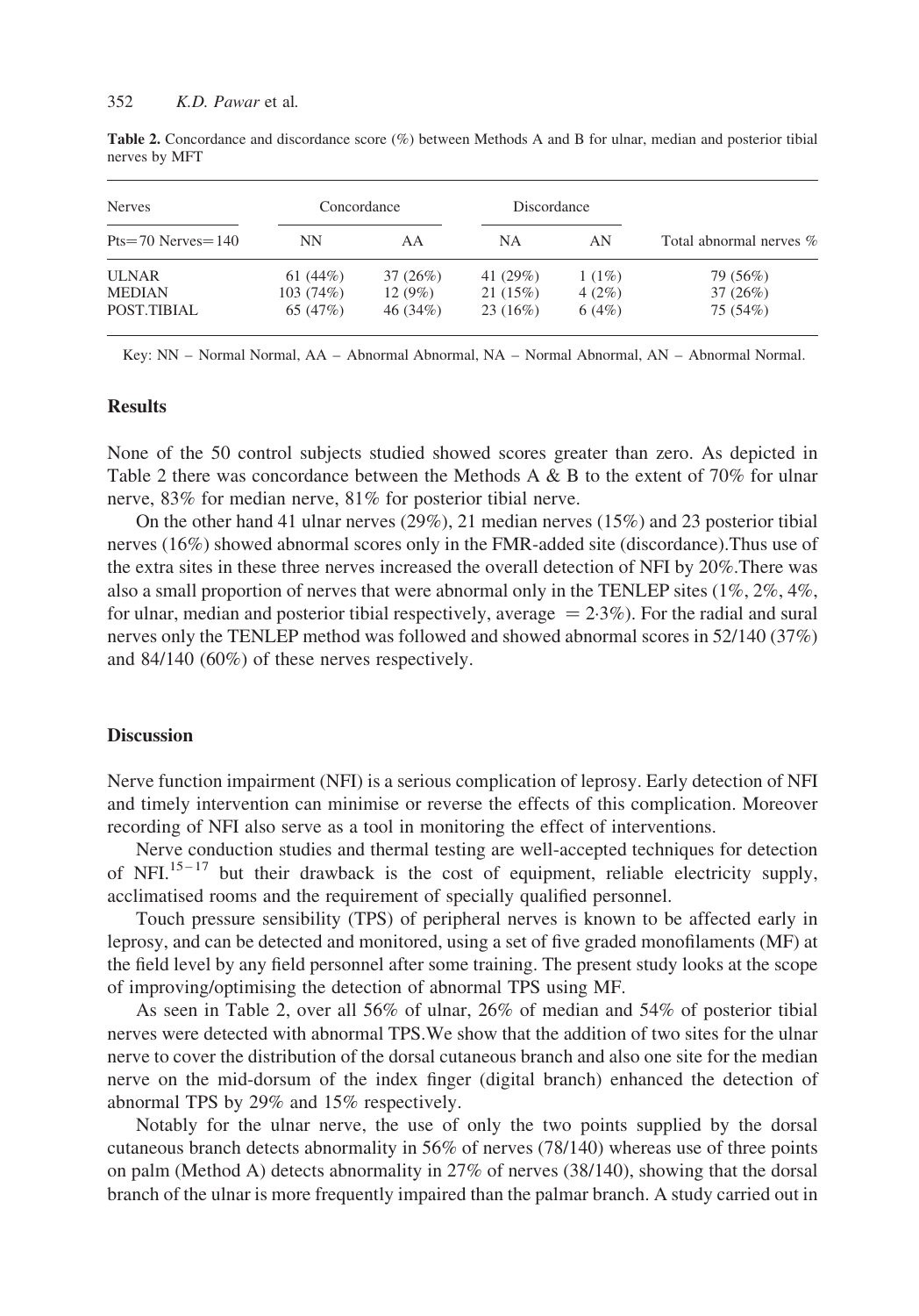<span id="page-6-0"></span>Israel also showed that sensory impairments on the dorsum of a limb occurs more frequently than on the palm or sole. $18$ 

The TPS of the posterior tibial nerve has been evaluated using from three to as many as 12 sites in various studies. The test sites included in the protocol followed by TENLEP (Method A) were recommended by Anderson *et al.*<sup>[8](#page-7-0)</sup> In Method B one more site on the heel was added and additional gain by this site alone was  $16\%$  (despite using a higher cut of value of 2), thus showing that the frequency of impairment is higher on the heel.

The radial cutaneous and sural are sensory nerves and a number of NCV studies have shown that they are frequently affected in leprosy.<sup>[10,11,15](#page-7-0)</sup> In keeping with this, using method A, abnormalities were detected in 60% of sural and 37% of radial nerves respectively.

In view of these findings we recommend:

Firstly additional testing sites on dorsum of limbs. In leprosy control programmes when expertise is available and feasible, addition of test sites on the dorsum could improve the detection rate of NFI by 20%.

Secondly, include sural and radial cutaneous nerves in routine detection and monitoring of TPS.

The set of five monofilaments is convenient to use in the field, can easily be used with a fair amount of accuracy by any trained field worker therefore should be made available.

Thirdly, inter-tester reliability studies and validation of the findings using NCV and TSA as gold standards in a randomised study design, should be done.

# Acknowledgements

We thank the Netherland Leprosy Relief, The Turing Foundation, American Leprosy Missions, German Leprosy and TB Relief Association and Ordre de Malte for financial support. Grateful thanks to The Bombay Leprosy Project (BLP), Kushta Rog Nivaran Sangh (KNS) and Lok Seva Sangh (LSS) for referring patients for the TENLEP study and we also like to thank Inge Wagenaar (Erasmus MC, University Medical Center Rotterdam, Rotterdam, The Netherlands), Dr Shubhada Pandya and Dr Ashish Khodke of FMR for their help in the preparation of the manuscript.

#### Competing Interest Statement

The author(s) declare that they have no competing interests.

# **References**

- <sup>1</sup> Bell-Krotoski J, Tomancik E. The repeatability of testing with Semmes-Weinstein monofilaments. *J Hand Surg*,
- 1987; <sup>12</sup>: 155–161. <sup>2</sup> Dorairaj A, Reddy R, Jesudasan K. An evaluation of the Semmes-Weinstein 6.10 monofilament as compared with
- 6 nylon in leprosy patients. *Indian J Lepr*, 1988; 60: 413–417.<br><sup>3</sup> Kets CM, Van Leerdam ME, van Brakel WH *et al.* Reference values for touch sensibility for thresholds in healthy
- Nepali volunteers. Lepr Rev, 1996; 67: 28–38.<br>4 Naafs B, Dagne T. Sensory testing: a sensitive method in the follow-up of nerve involvement. Int J Lepr, 1978; 45: 364–368.